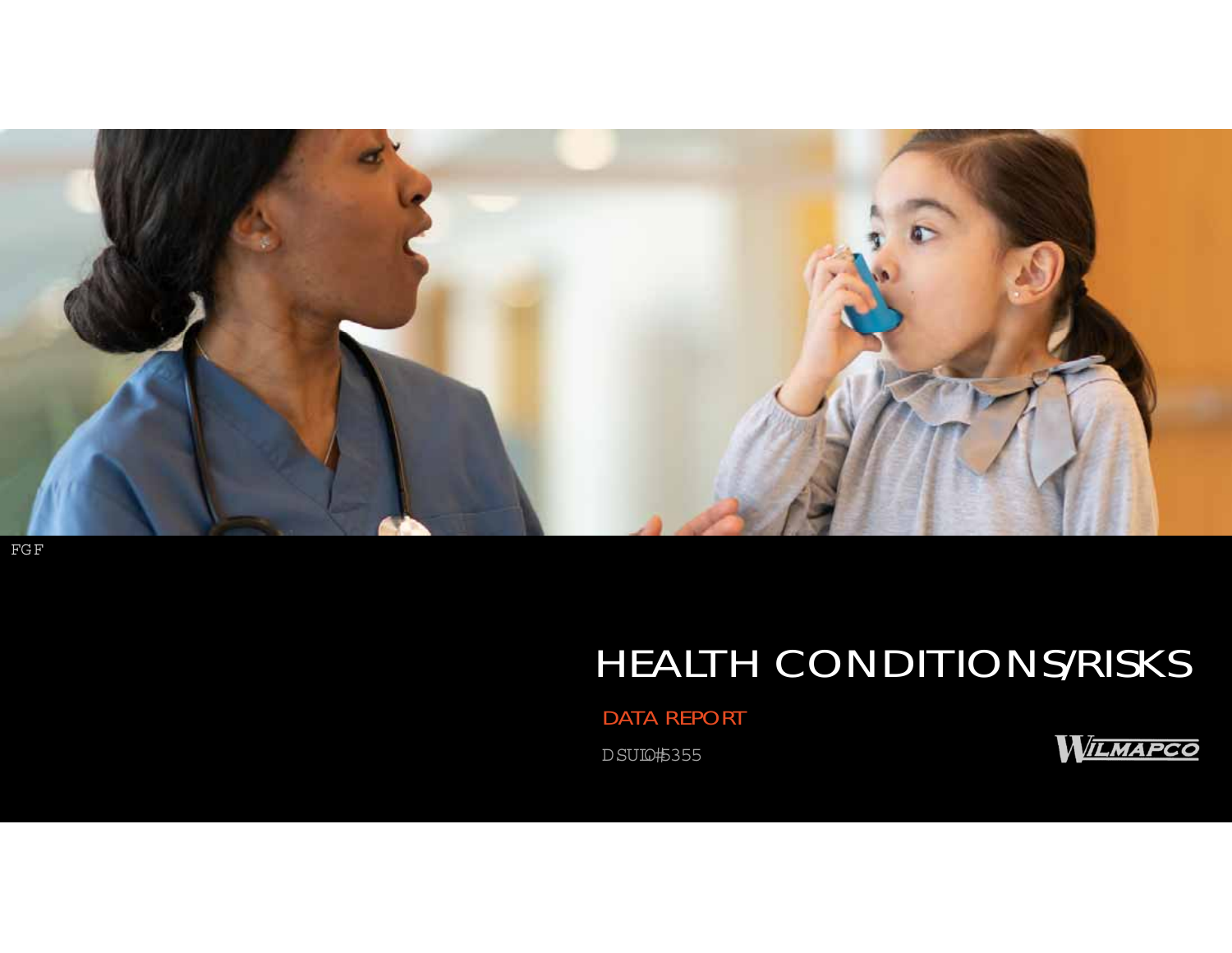## BACKGROUND

## Social Determinants of Health (SDOH)

- **Socio-economic conditions that impact health**
- 2019 Data Report
- **Factor in project prioritization**

### Health risk/conditions data

- Now available on PolicyMap
- п Obesity rates, physical activity, asthma, reported health, etc.
- п Obtained through Healthy Communities Delaware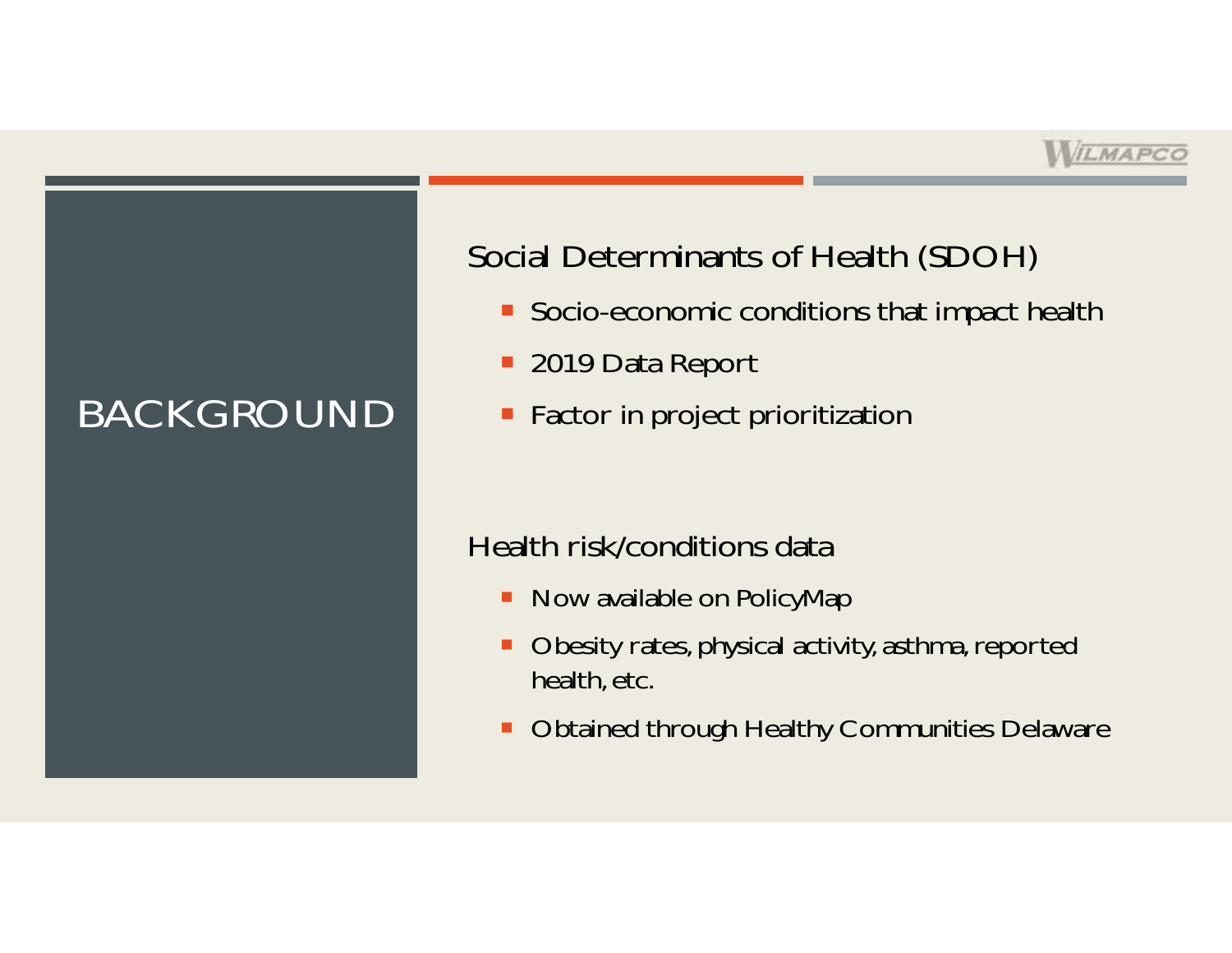

# BACKGROUND

SDOH vs. health data

SDOH vs. Social Vulnerability Index (SVI)

Health data vs. transportation & land use conditions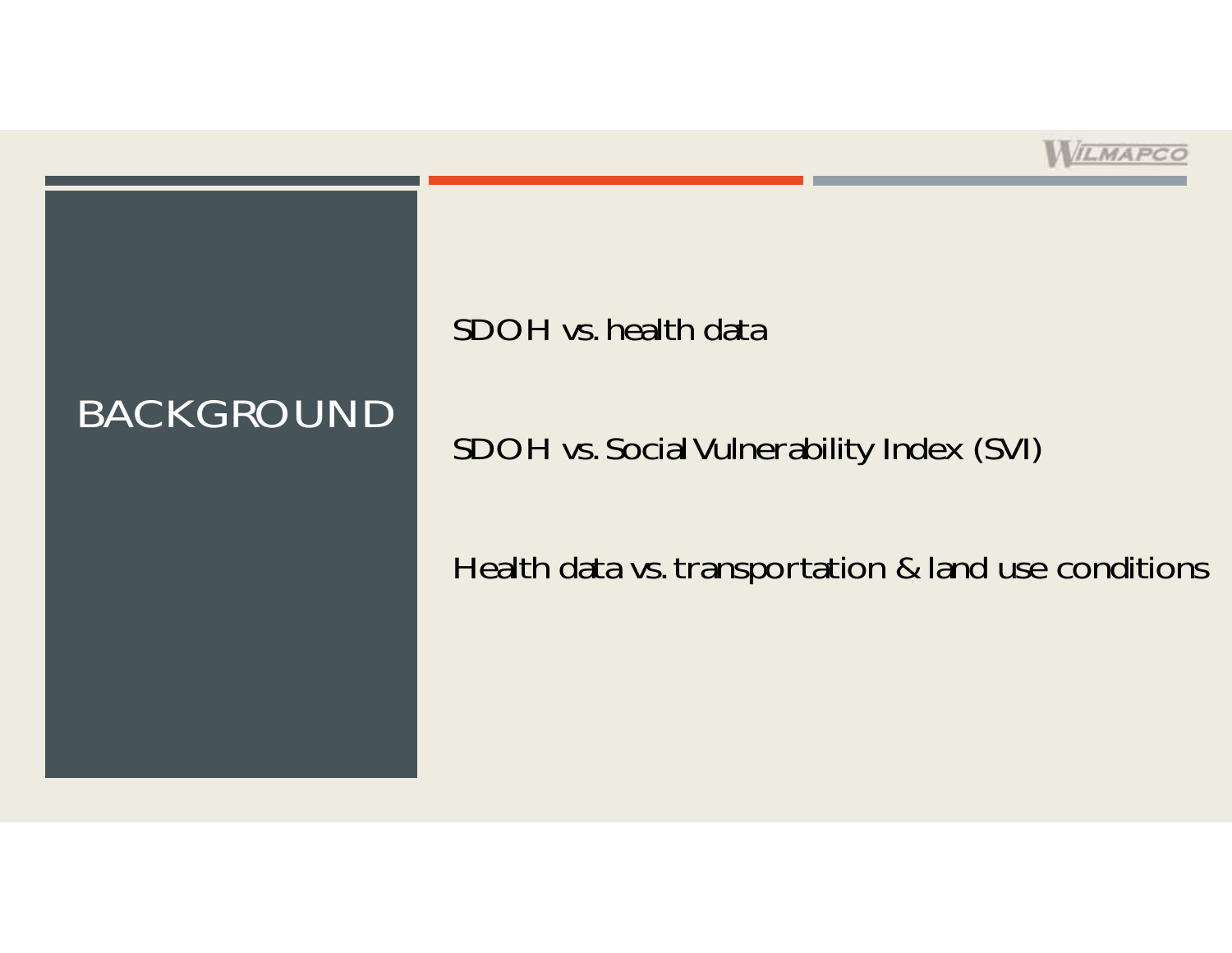## SOCIAL DETERMINATES OF HEALTH

## SOCIAL VULNERABILITY INDEX

### **SDOH (WILMAPCO, 2019) SVI (CDC, 2018)**

Poverty EducationMinority segregation Employment Single parents

*Homeownership Time-in-residenceFood deserts*

*IncomeChildrenLimited English SeniorsDisabled* 

*Multi-unitsMobile homesCrowding No vehicleGroup quarters*

WILMAPCO

Poverty EducationMinority segregation Employment Single parents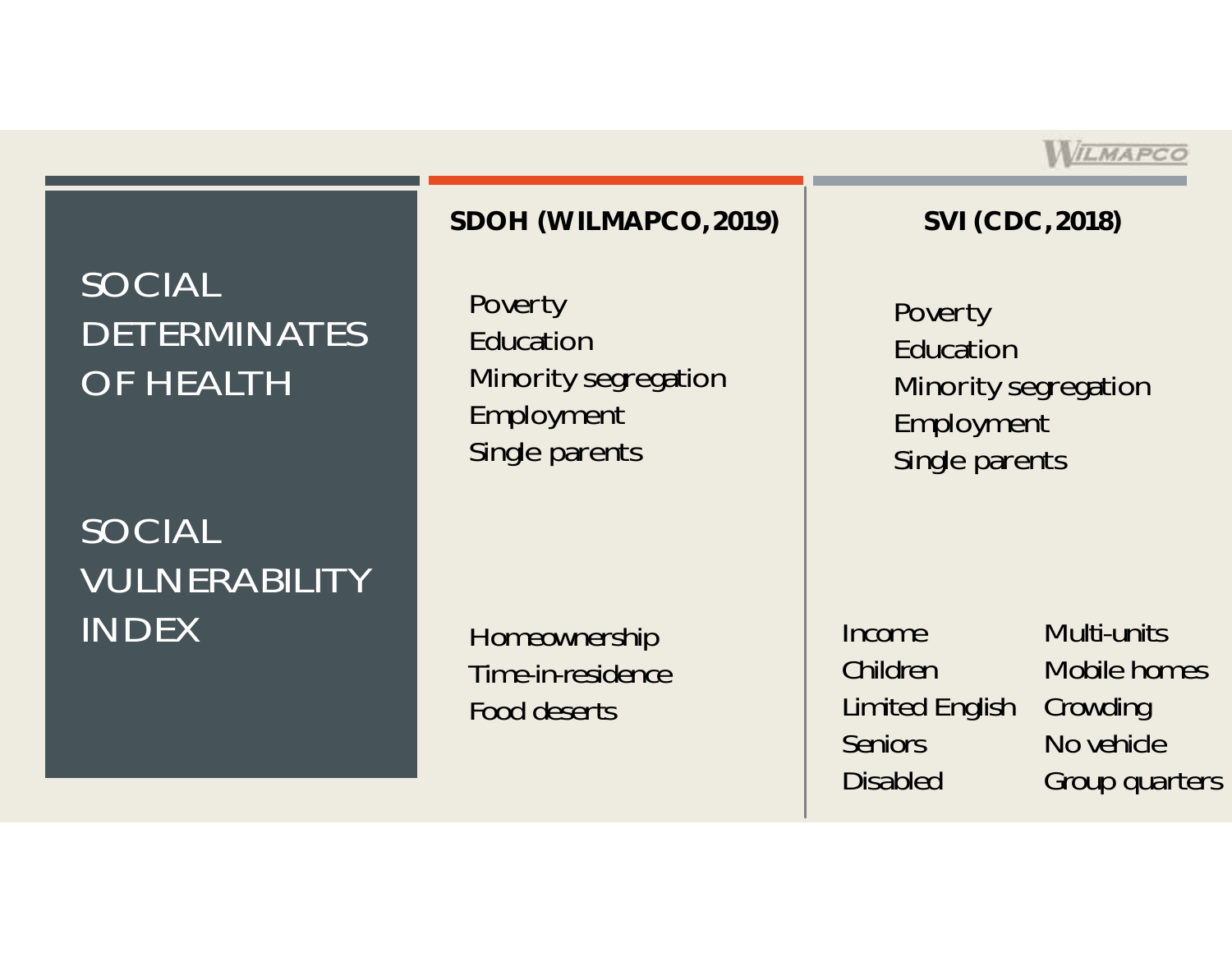



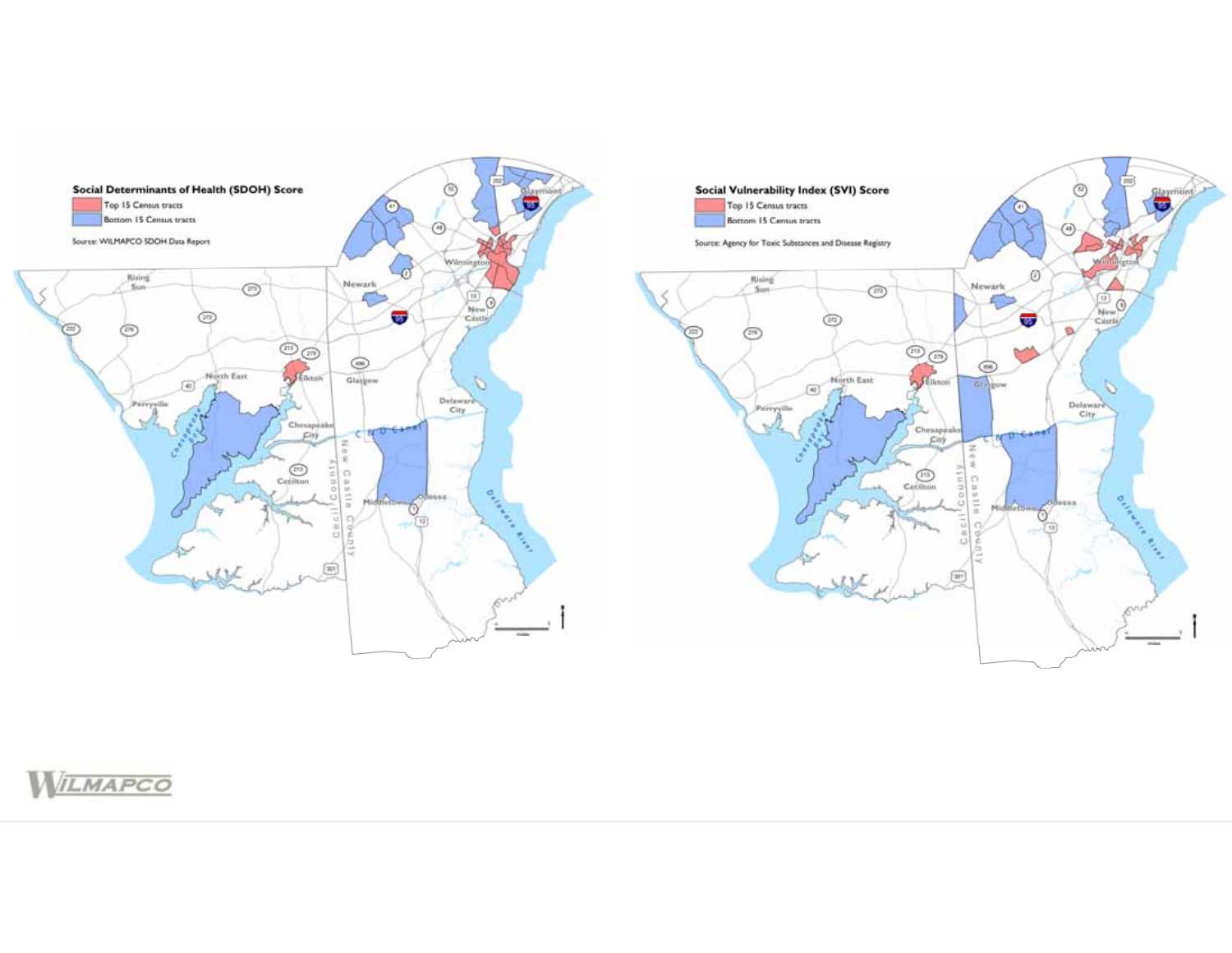### SDOH/SVI CORRELATION WITH HEALTH RISKS & CONDITIONS

### WILMAPCO REGIONAL CENSUS TRACTS

#### *Data: PolicyMap - March 2021*

- Estimated percent of adults reporting fourteen or more days of poor health in the past 30 days
- Estimated percent of adults ever diagnosed with high blood pressure
- Estimated percent of adults reporting to be obese (a body mass index greater than 30)
- Estimated percent of adults reporting to have asthma in 2018
- Estimated percent of adults reporting fourteen or more days of poor mental health in the last 30 days
- Estimated percent of adults reporting to be physically inactive in the last 30 days

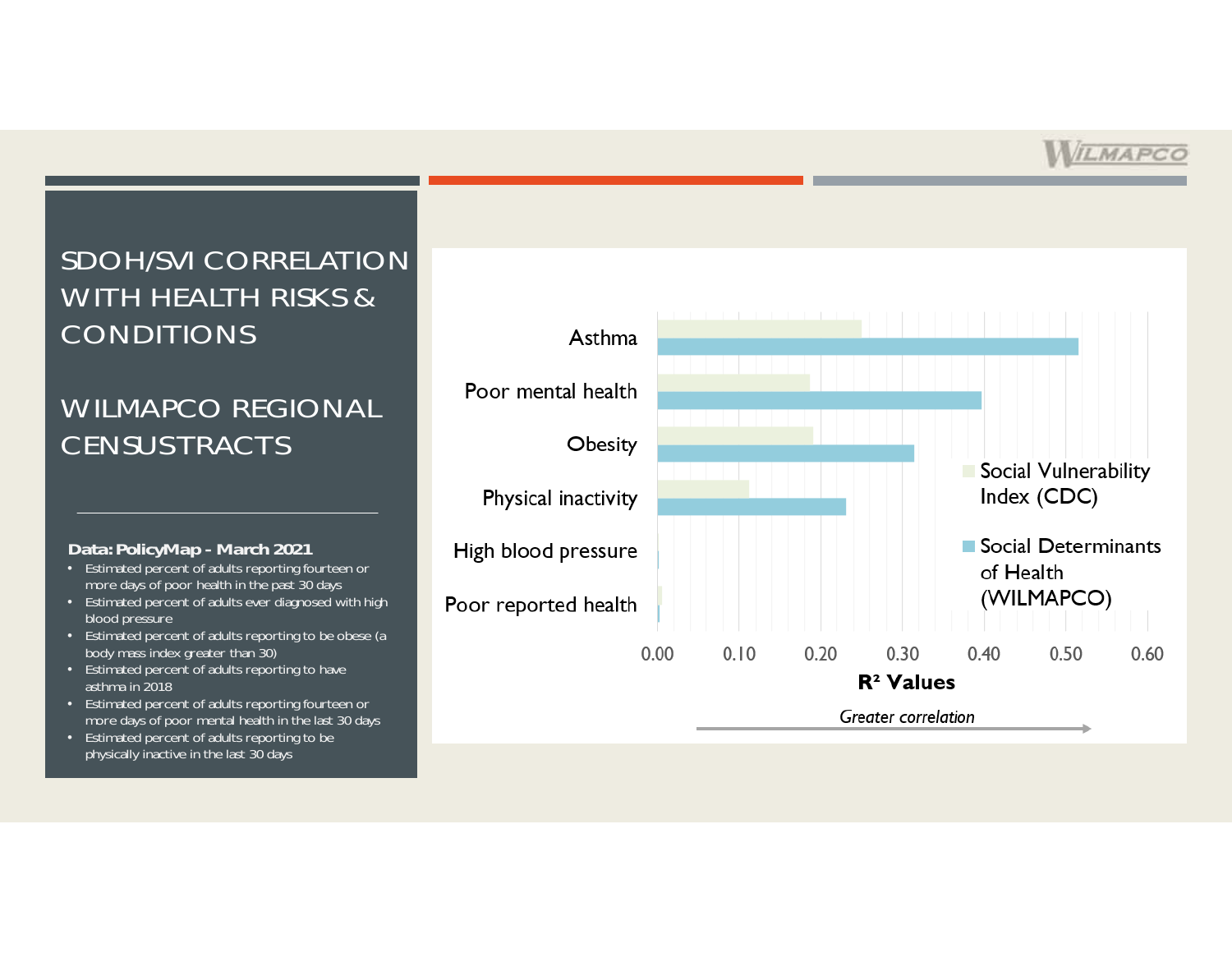## SDOH/SVI CORRELATION W/ HEALTH RISKS & CONDITIONS

#### *Data: PolicyMap - March 2021*

- Estimated percent of adults reporting fourteen or more days of poor health in the past 30 days
- Estimated percent of adults ever diagnosed with high blood pressure
- Estimated percent of adults reporting to be obese (a body mass index greater than 30)
- Estimated percent of adults reporting to have asthma in 2018
- Estimated percent of adults reporting fourteen or more days of poor mental health in the last 30 days
- Estimated percent of adults reporting to be physically inactive in the last 30 days



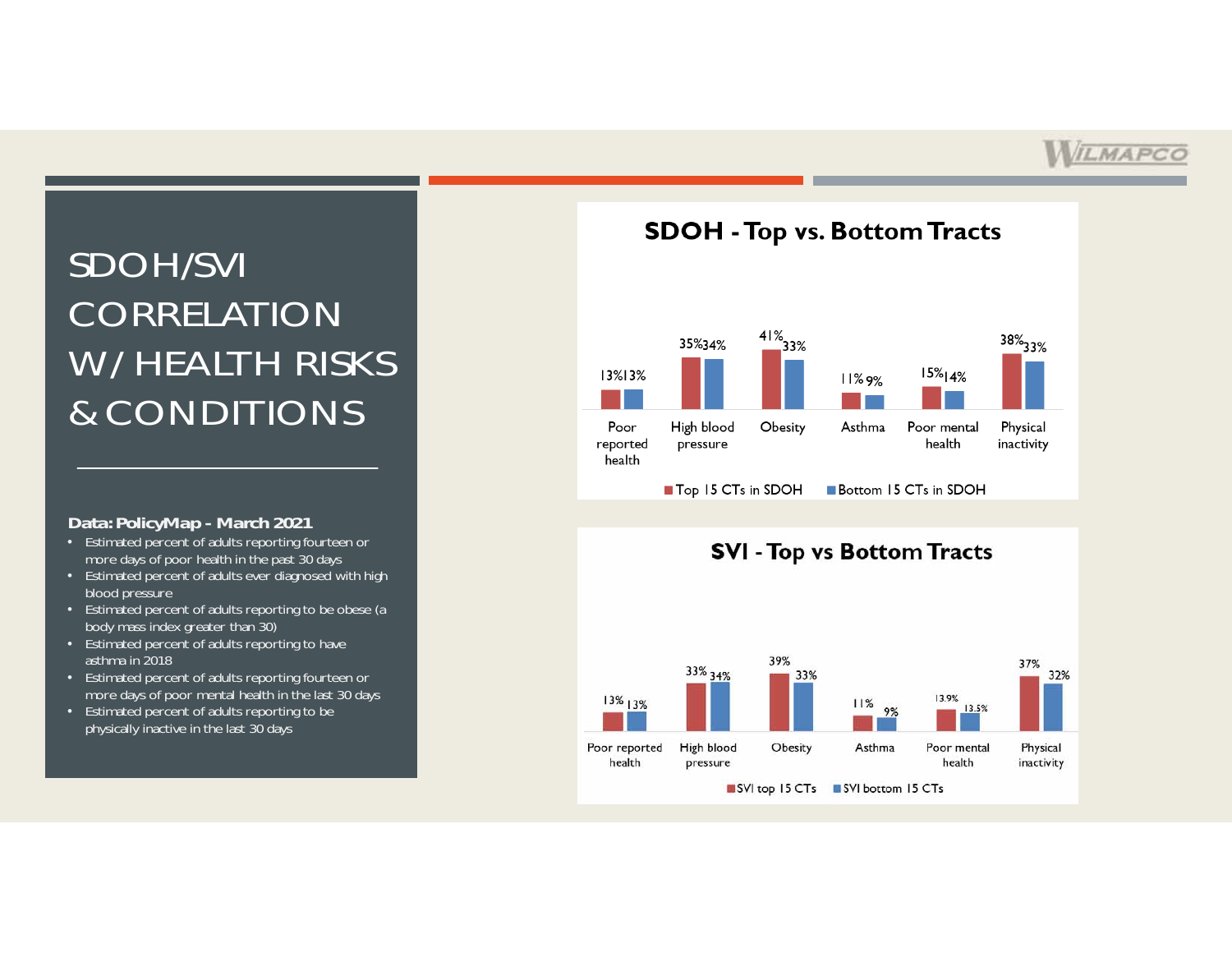

# **REGIONAL RANGE**

Census Tract w/Least Asthma

*Data: PolicyMap - March 2021*

• Estimated percent of adults reporting to have asthma in 2018

ASTHMA

**8.6%**

Census Tract w/Most Asthma

**12.7%**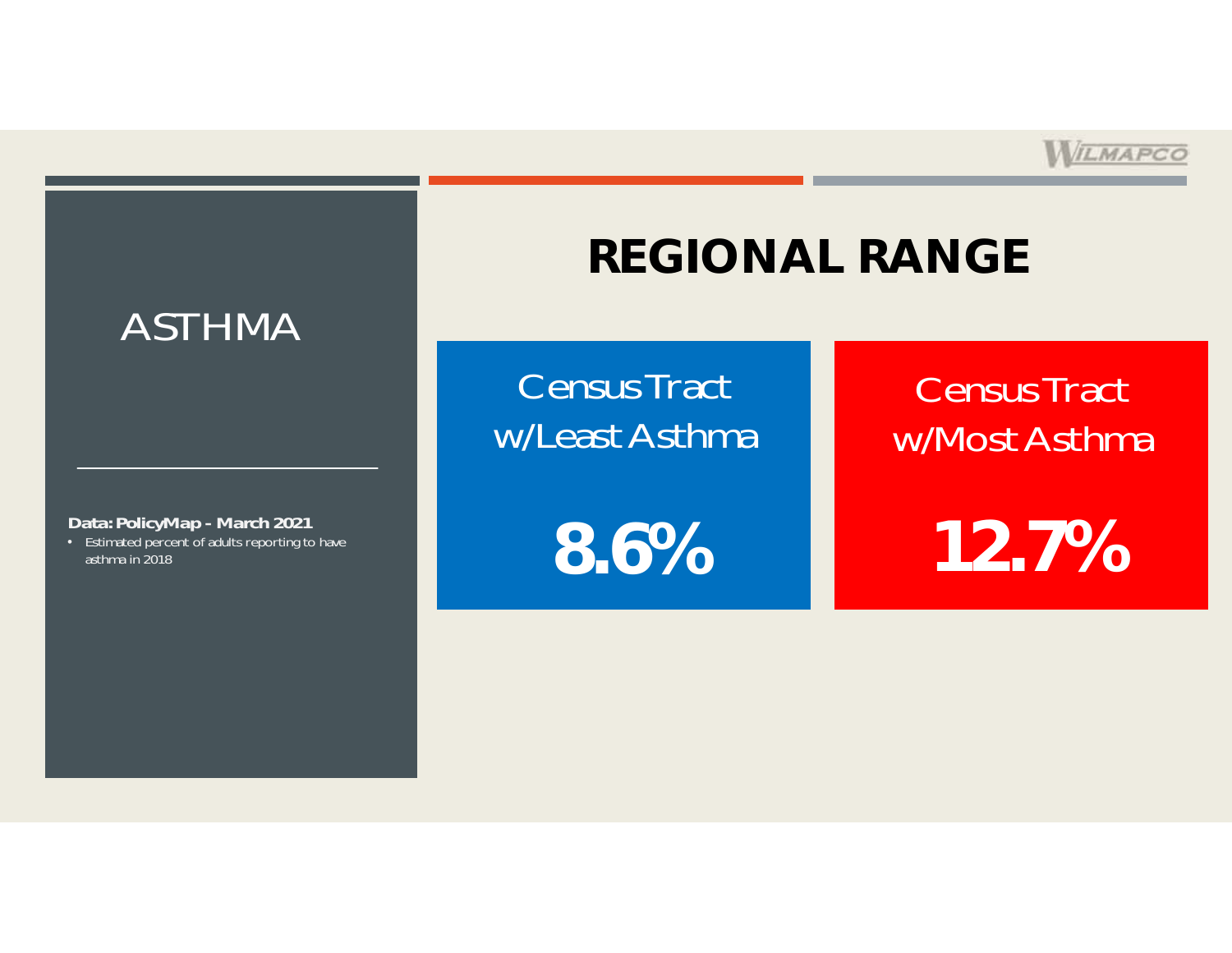*Data:* ACS 2015-2019, DNREC, MDE, Clean Air Council, DelDOT/MDOT, WILMAPCO, State of Delaware, Cecil County and PolicyMap (Asthma in 2018)

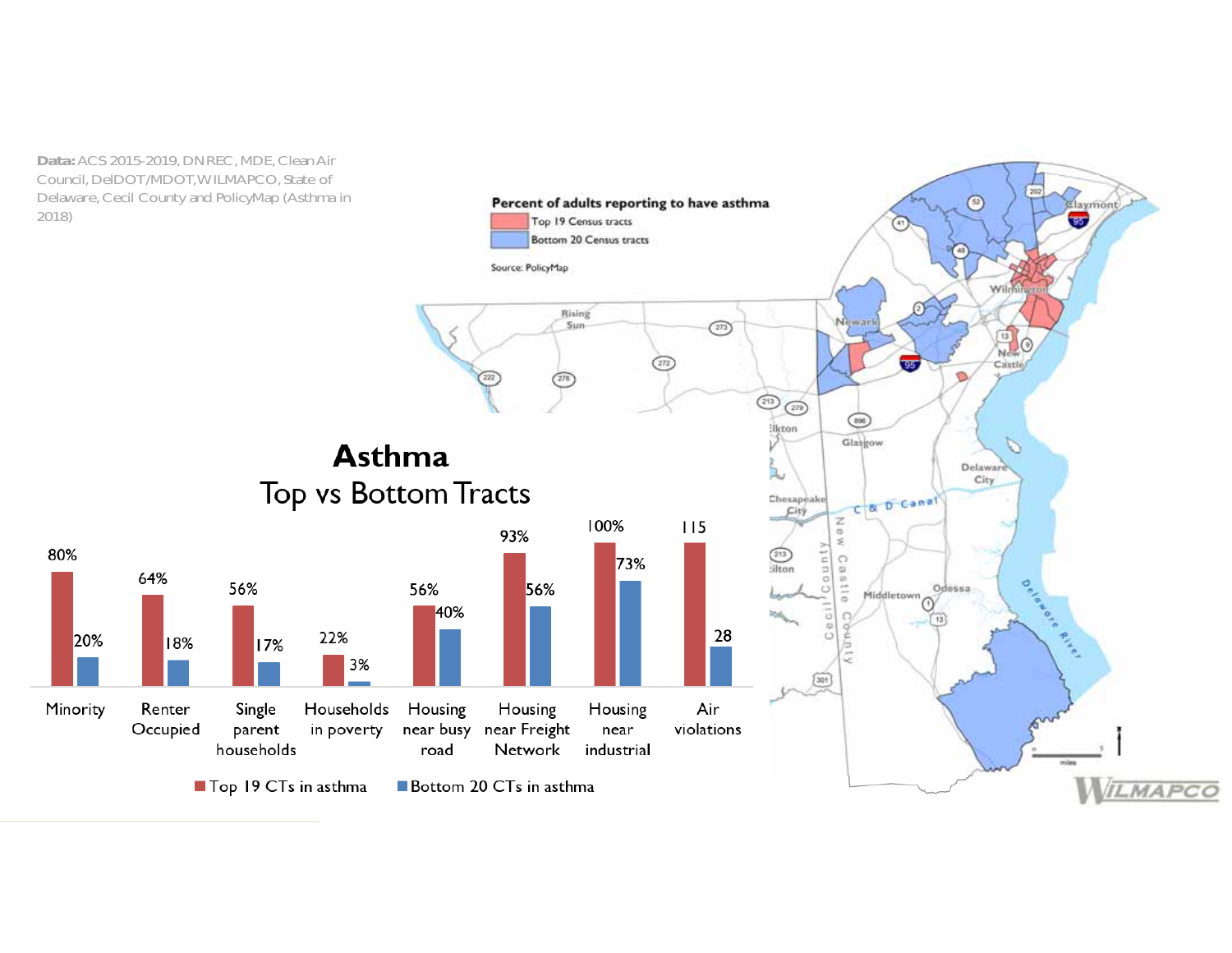## ASTHMA

#### *Data: DelDOT, MDOT and WILMAPCO*

#### *PolicyMap - March 2021*

• Estimated percent of adults reporting to have asthma in 2018



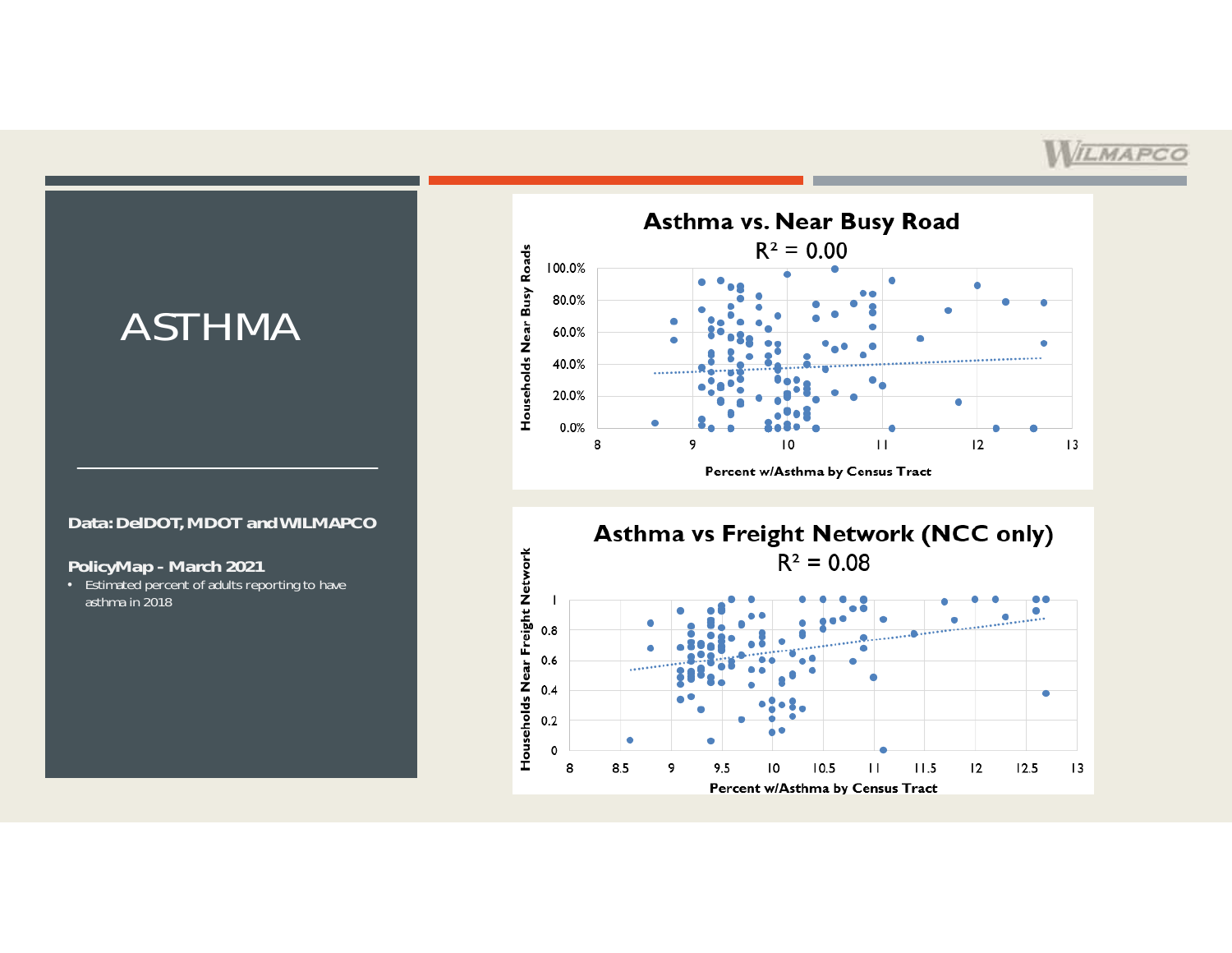## ASTHMA

*Data: State of Delaware, Cecil County, DNREC, MDE, Clean Air Council*

*PolicyMap - March 2021*

• Estimated percent of adults reporting to have asthma in 2018



Percent w/Asthma by Census Tract

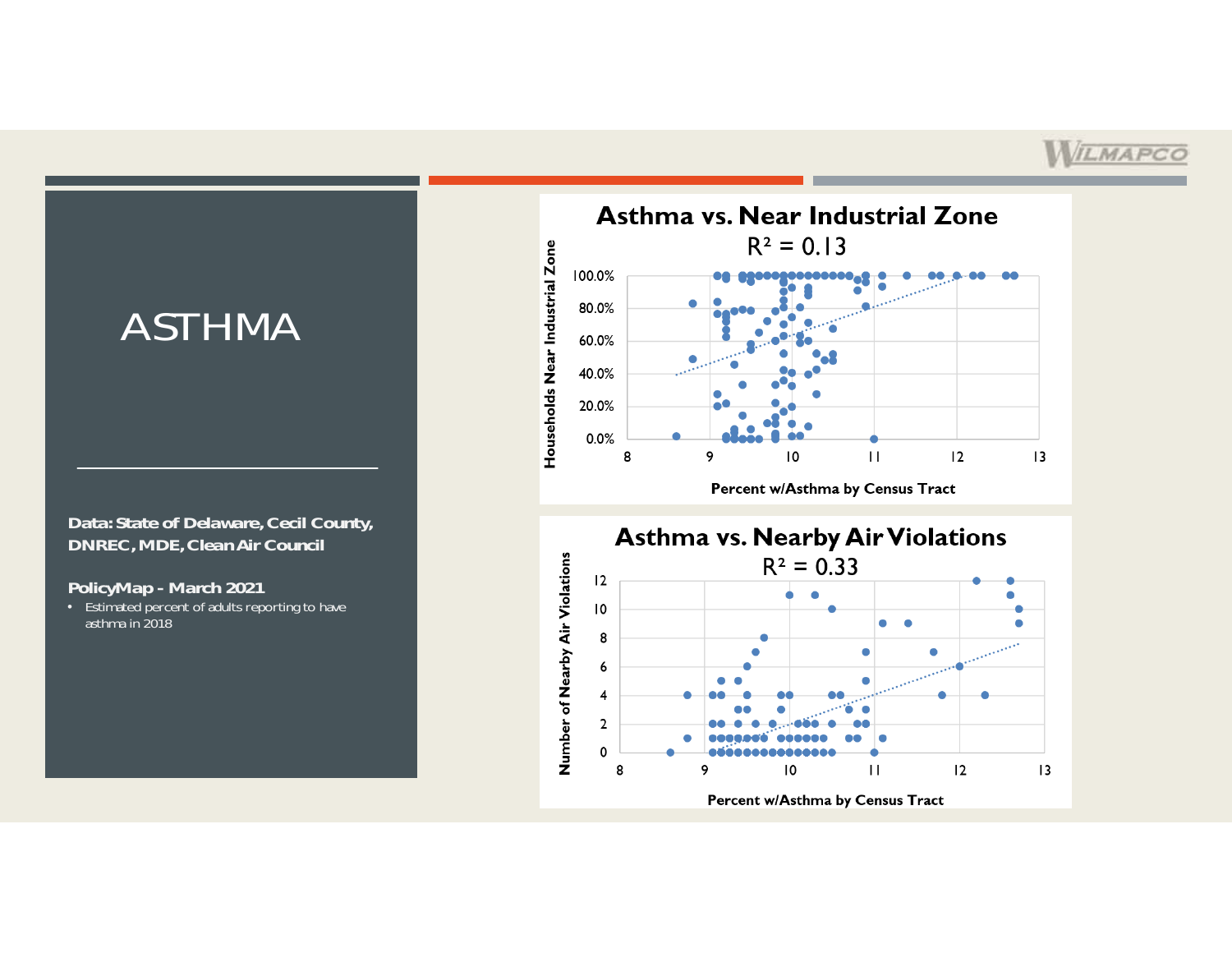

## PHYSICAL INACTIVITY

*Data: PolicyMap - March 2021*

• Estimated percent of adults reporting to be physically inactive in the last 30 days

# **REGIONAL RANGE**

Census Tract w/Least Inactivity

**24%**

## Census Tract w/Most Inactivity

**41%**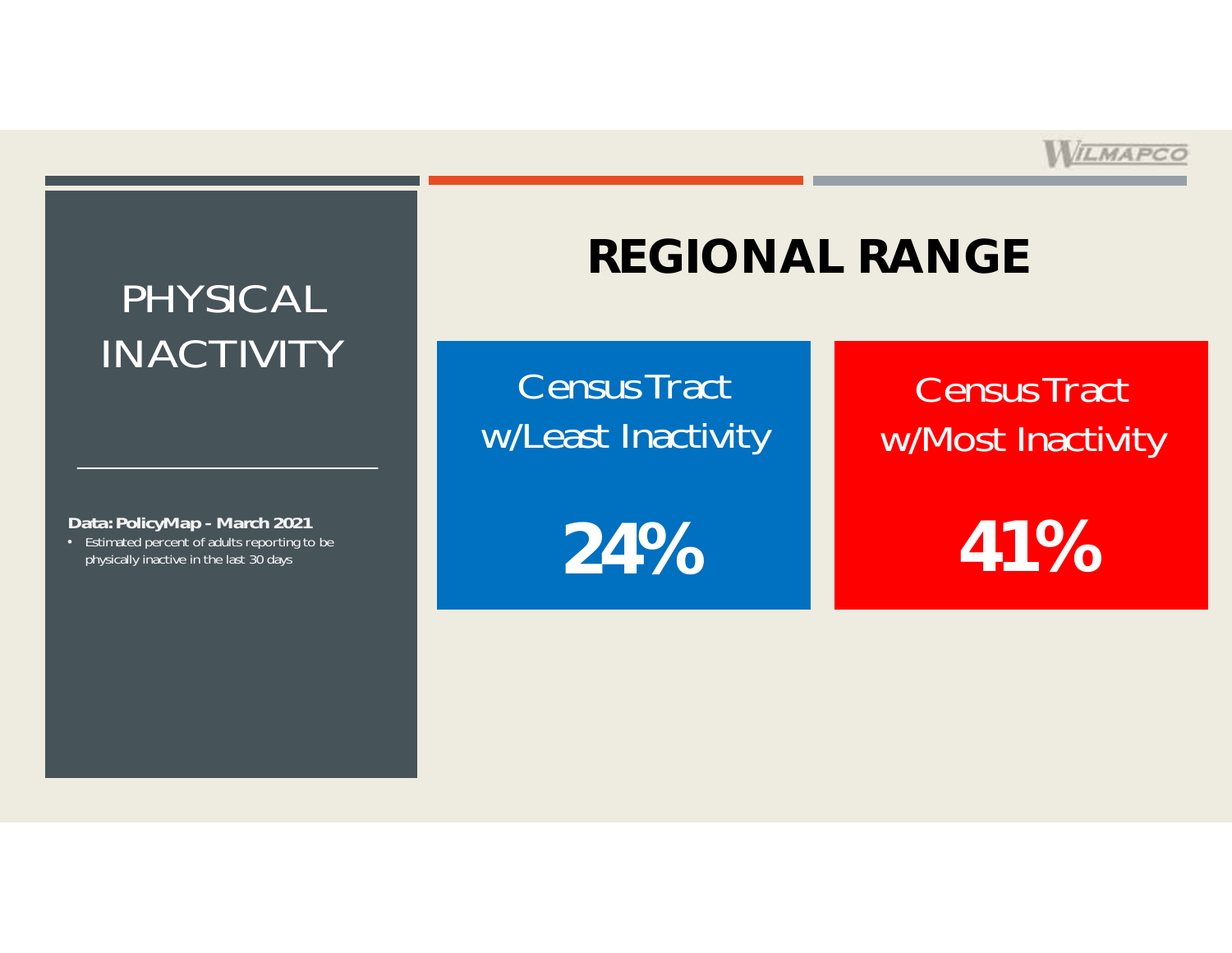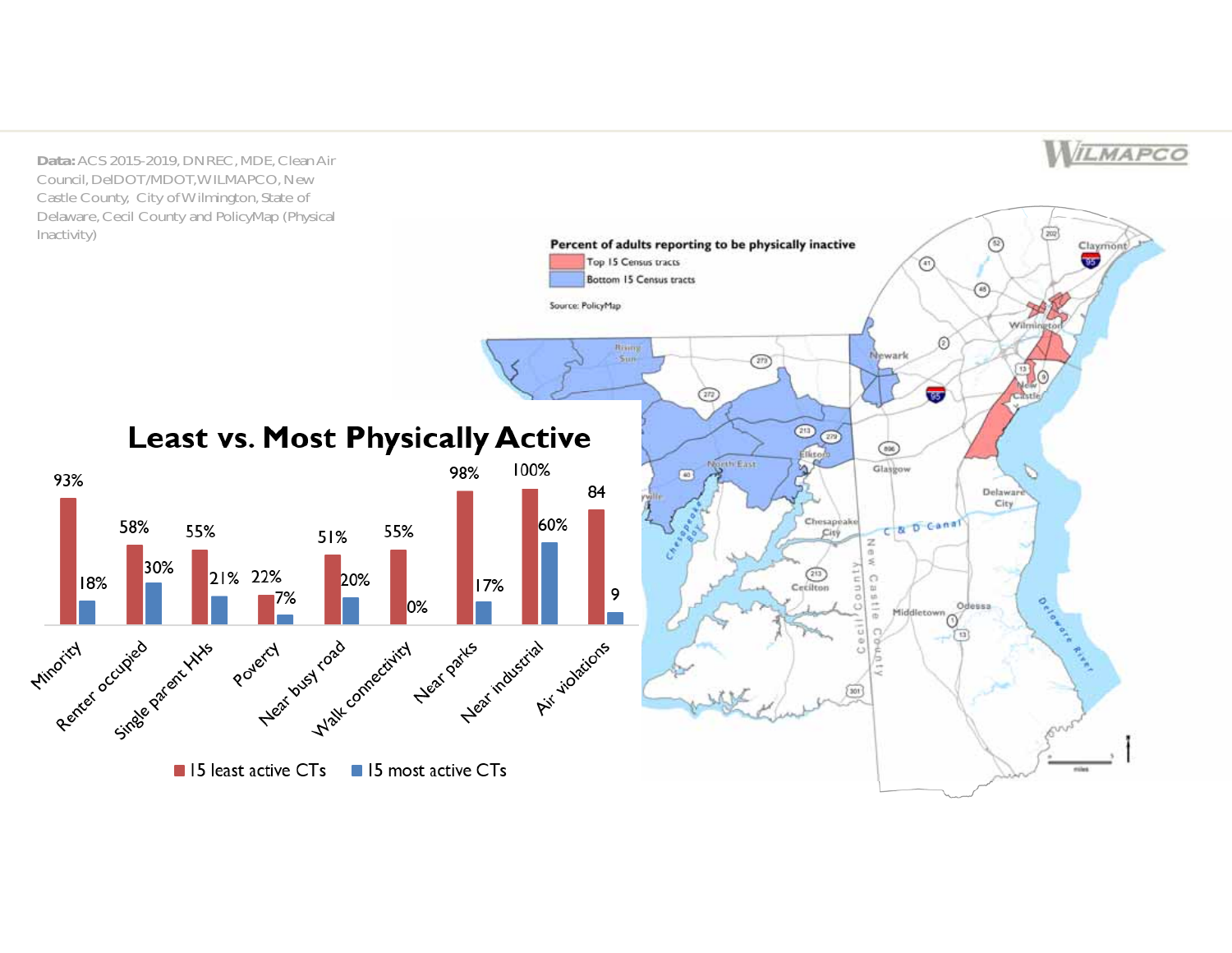## PHYSICAL INACTIVITY

#### *Data: DelDOT and MDOT*

#### *PolicyMap - March 2021*

- Estimated percent of adults reporting to be physically inactive in the last 30 days
- Estimated percent of adults reporting to be obese (a body mass index greater than 30)



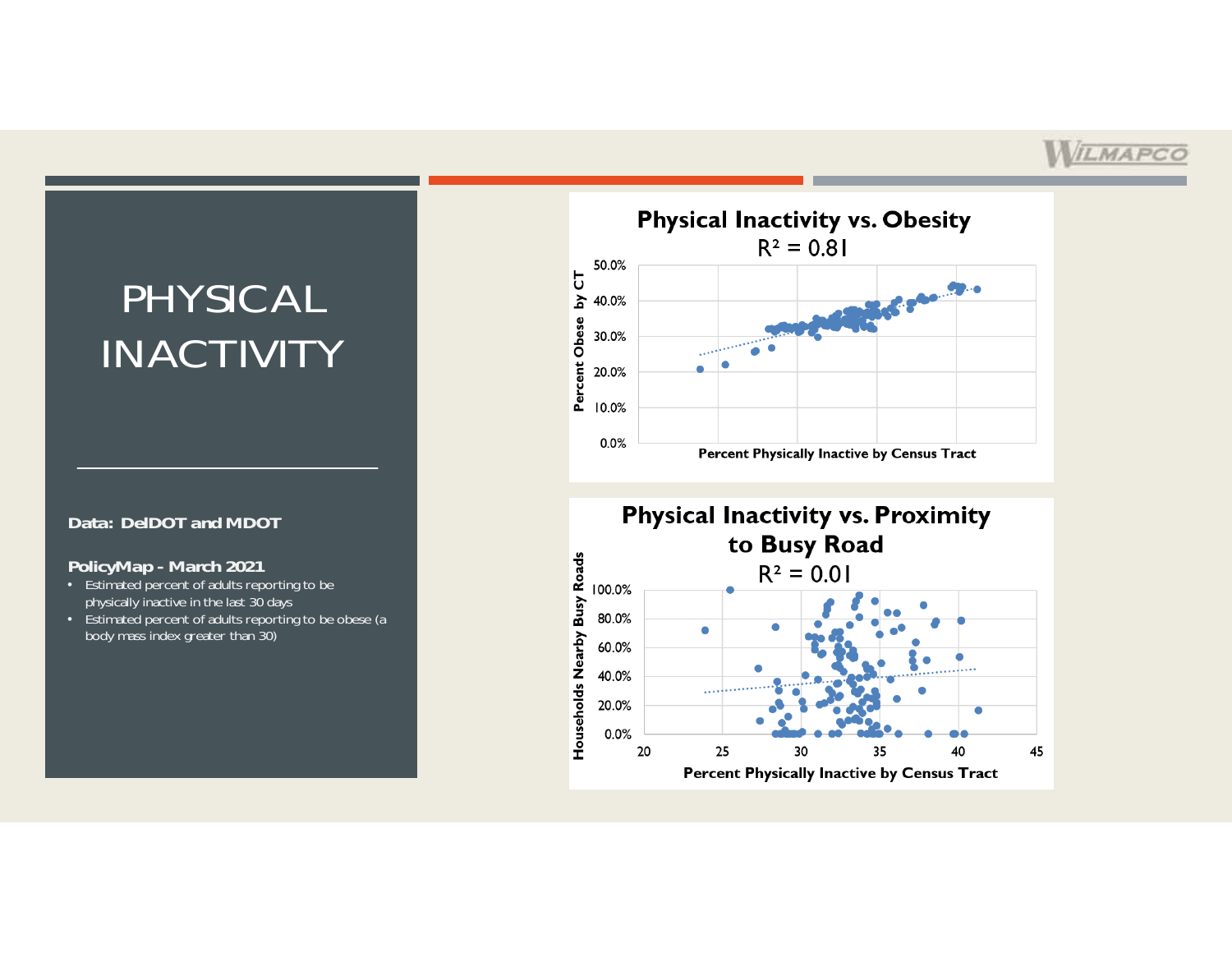## PHYSICAL INACTIVITY

#### *Data: WILMAPCO, New Castle County, City of Wilmington, Cecil County*

#### *PolicyMap - March 2021*

• Estimated percent of adults reporting to be physically inactive in the last 30 days

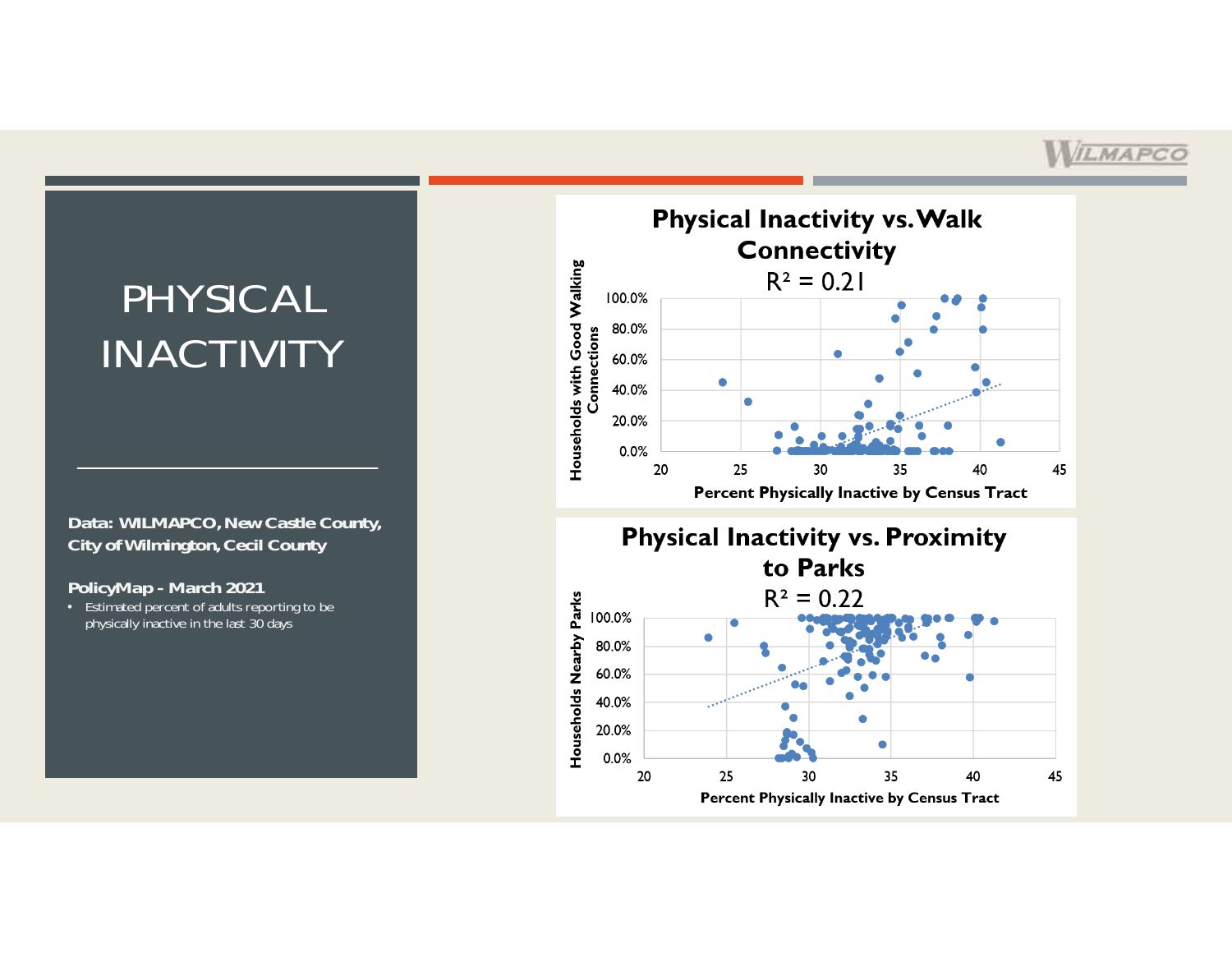# TAKEAWAYS &NEXT STEPS

## Social Determinants of Health (SDOH) Index

- **Solid resource for public health/planning**
- **Can strengthen further w/measurement to new** health risk and conditions data



Wilmington COVID-19 Community Response Group